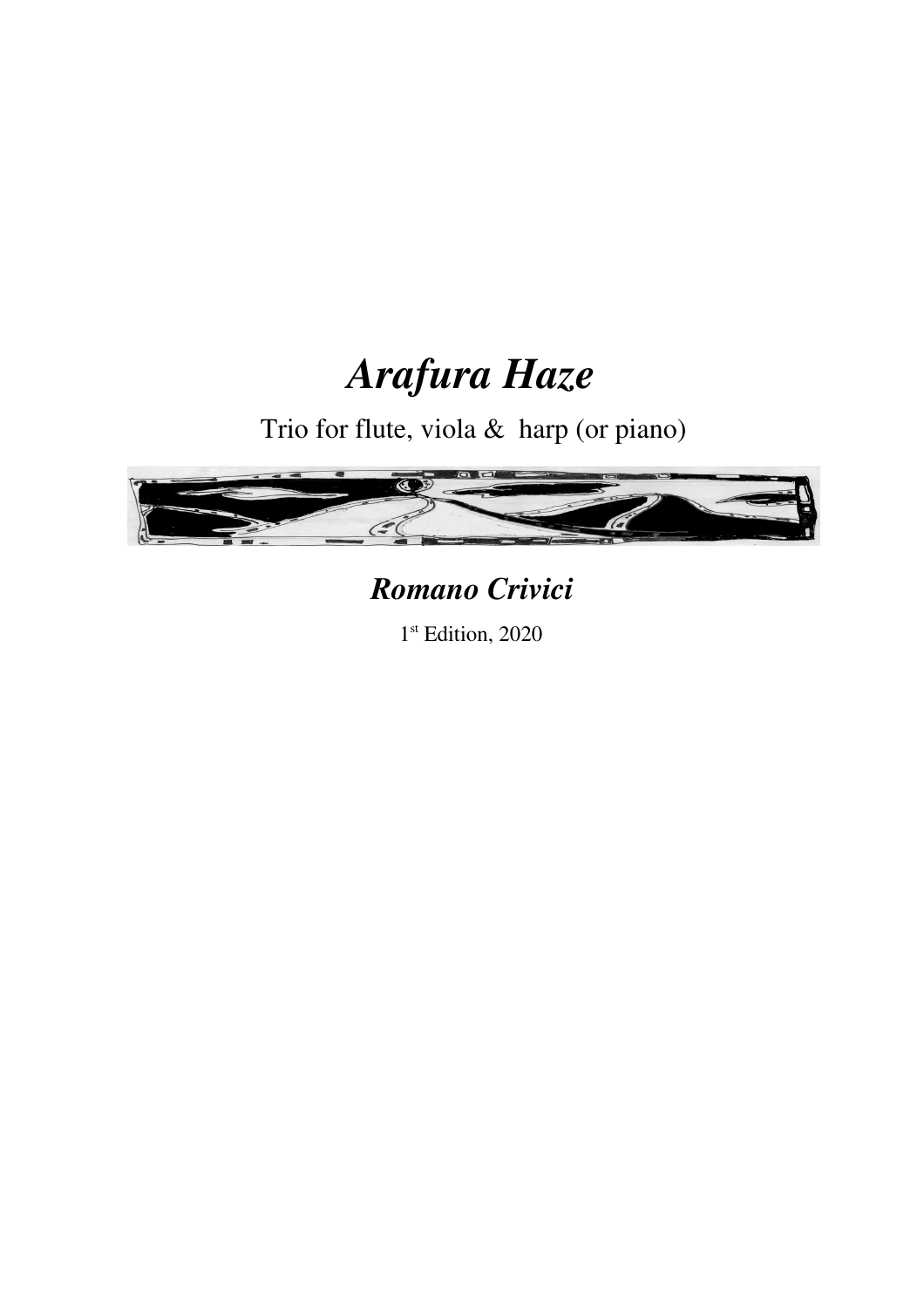### Publisher: Romano Crivici Score produced using Sibelius 5 software.

- **ISMN:** 979-0-720090-70-2 **Arafura Haze** -Trio for flute, viola & harp (or piano) 2020
- **Cover art:** Rudolf Crivici (copyright © Rudolf Crivici, 2006)

**Copyright © Romano Crivici, 2020**

**Contact and more information: www.crivici.com**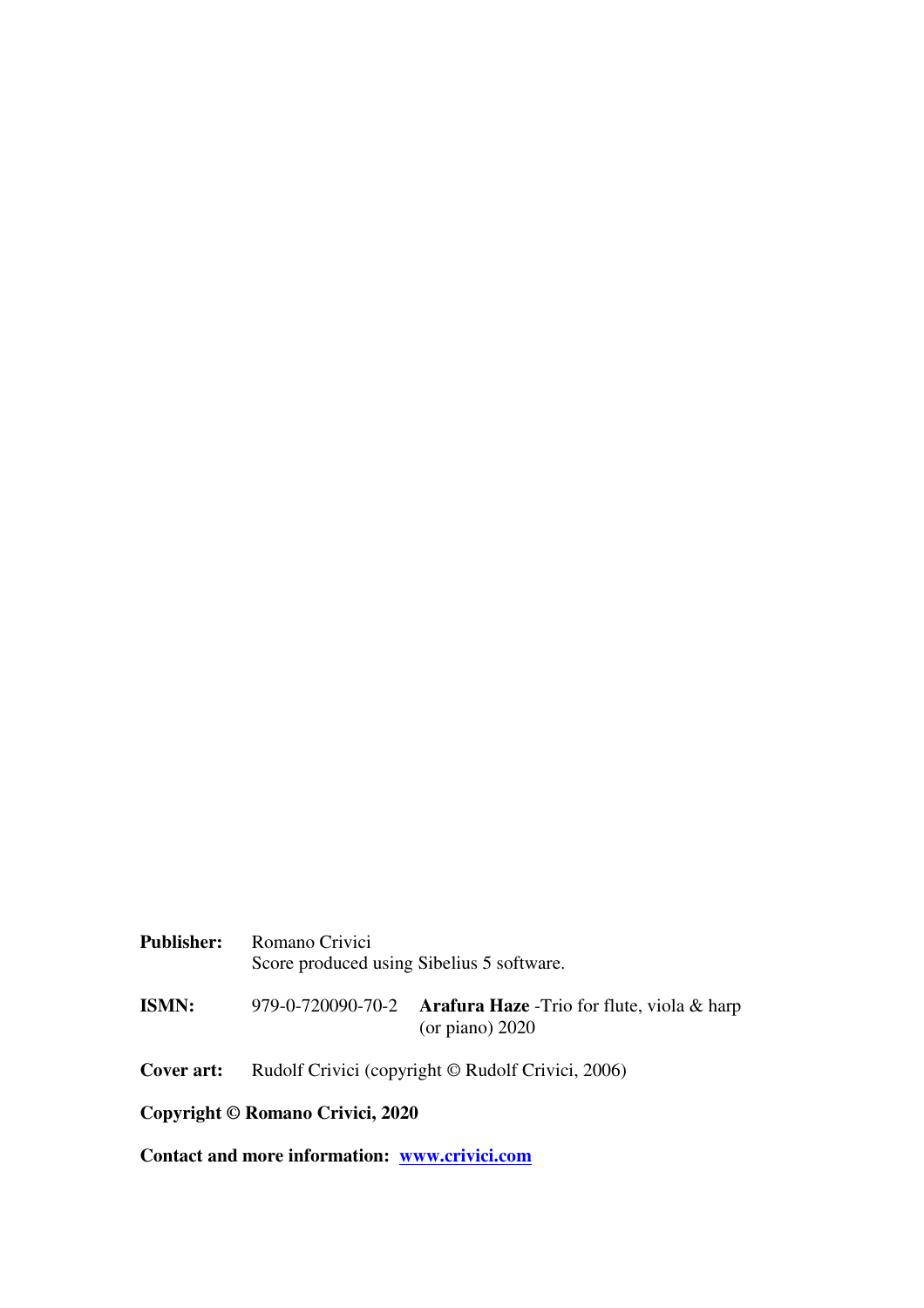## *Arafura Haze* Trio for flute, viola & Harp/piano

Original sketch:  $26<sup>th</sup>$  April 1998 (?)<br>Developed/completed:  $8<sup>th</sup>$  - 29th Feb, 2020 Developed/completed: Dur:  $\sim 18.30$ 

The 'Haze began as a quick sketch one morning in Darwin, during a residency with the Arafura Music Collective, whilst waiting to go to a rehearsal. An idea composed for Claire Kilgariff (director of Arafura) with the intention of performing it, either during that visit or the next. We did a quick sight-read of it that morning, and it seemed like a good thing; which, as is the way with many a good idea, was forgotten, as it faded into the haze of life, time, and other projects.

This now is a completely redeveloped version as (fortunately), having lost the full-score sketches I wrote at the time, I was forced to re-imagine and develop the original ideas in ways I probably could not have done back then.<sup>1</sup> All is well!

#### **Performance Notes:**

**Fig's 3, etc:** Viola play up/down (or vice versa) lightly stopped open string harmonics..... a la gentle pulses of breeze. Harp very lazy, free response to Vla pulses (sorry if I'm stating what I suspect is the obvious, but best to be on the safe side!)

**Fig's 9 and 11, etc:** just a gentle, downwards 'droop'. A sighing, aching sound. This particularly applies to the viola; don't slide too far, just an almost semitone rolling back of the finger.

**Fig 14:** Vla glissandi; poco sul pont, letting the sound "blow out" and distort, forcing the note to produce more of the upper partials -electric guitar distort effect. Include a more exaggerated quasi-vib effect..... piangendo.

Phrasings and dynamics are meant as guides; indicative but not necessarily authoritative. So too with marked tempi. I am also aware that a lot of the phrasings of the same material is different between the flute and viola; they all make sense on their own, fucked if I can work out a unified or 'ideal' version, or "the composer's definitive" version…. up to you!

<sup>1</sup> Again, I have written, as per usual, something a bit dribbly; the flute writing not really "flautistic" enough, the viola mostly playing that which (because of their station in life) they deserve (that is, only the occasional notes faster than minums), and the harp is most certainly not "harpily" enough; -no heavenly runs and/or arpeggio bling or celestial flim flam. While working on this piece, I have been simultaneously rehearsing my Slavic Grooves and Meditations, whereupon it has been commented that none of the parts in themselves are terribly, how can one put it... substantial or challenging, not much to practise on one's own ....., which led me to wondering.....

When once again it hit me. In truth, I mostly can't stand either 'challenging' music; content-wise, or in bravura solo playing, where the instrumentalist bravely and heroically slogs their way through many, and usually incessant, notes; runs, trill, big chords (look at me, I too have a big dick..... or is it emotive 'labs!?) (My ever enthusisatic student, Anson, came to a lesson yesterday, and played me (on his phone, of course) David Oistrakh performing various ultra-virtuosic show pieces, and then the Prokofieff Vln/Pno Sonata No 2.....Oh so many notes, and all of it over a typically sarcastic (pre-post retro snide reference about it's own peasant-like sarcastic-ness) Russian marching music. And truly, the playing was incredible.... but so fucking what, and who in the end gives a shit about the "artist/soloist/ as heroe-ine ... Spare me!! So, accept this, my offering (Arafura Haze)..... you won't get "oohs", nor "aahs!" nor any flim-flam, just simple music..... mostly slow and dribbling... there you go!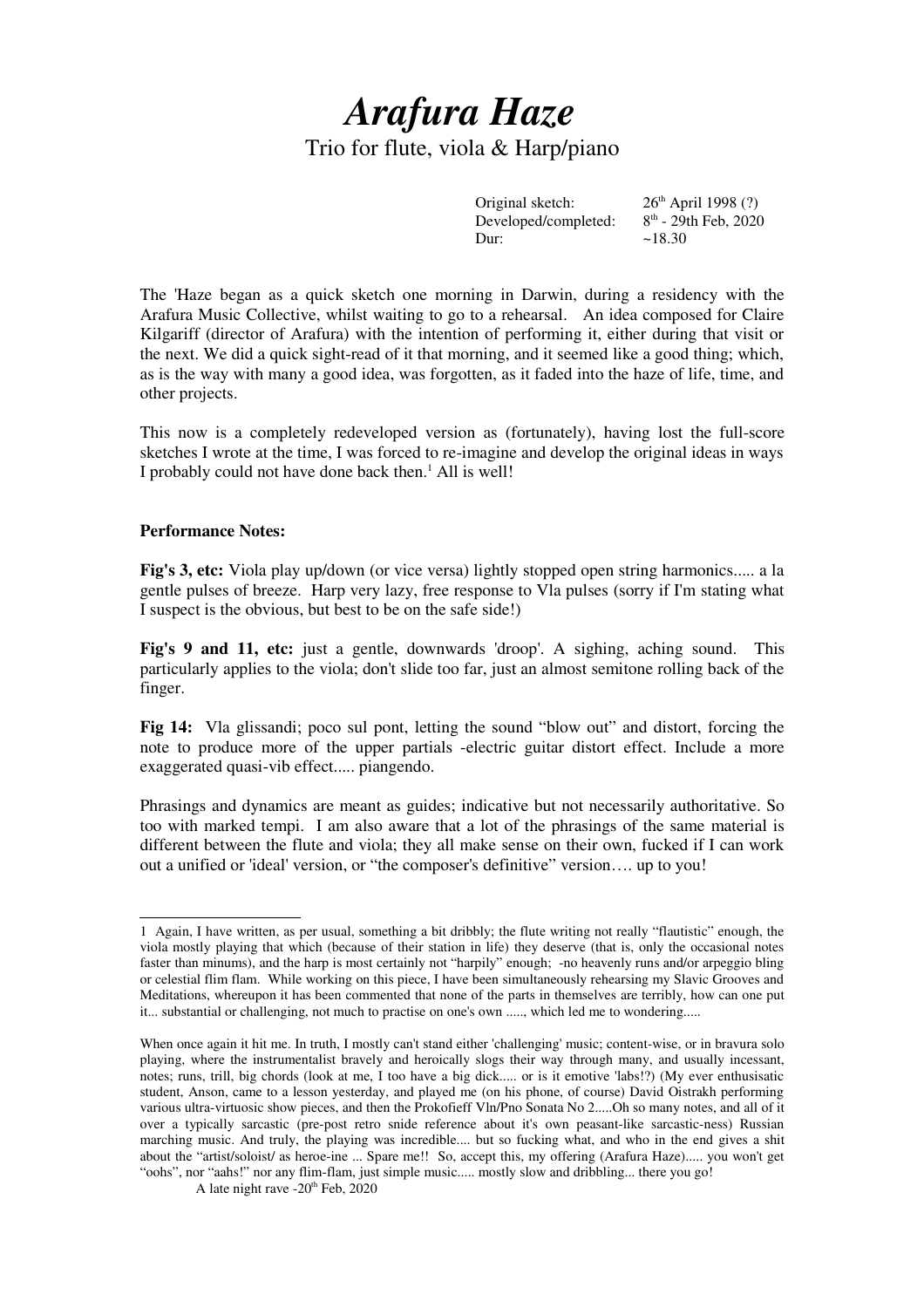Having said that, I did spend time trying to make sense of certain sections, so as to check that they are actually playable, as in, for instance, the bowings and phrasings in the viola part at **Fig 26.**.... Again, using them to make sense of the passage, the player is free to work out something that makes better sense of the music, or organise something in line with their own 'flow'.

**Fig 35:** This third iteration of this material should be a little slower, a bit more post-retro dreamy reflective..

Instrumentation: composed for flute, viola and harp, but I am sure other combinations could work well, ie, substituting the harp with piano or guitar, flute with oboe or even violin ….....

**Apologia:** Embarrasingly, I approached this work completely the wrong way round, and unconsciously assumed that I can write for harp through my instinctive sense for piano, and leave it up to them to sort it out, rather than having a serious session or two with a harp player to establish what is realisticaly, and practically possible on such a (to me) strange but wonderful instrument..... mea culpa. As such, this is a draft version, or simply the version for piano (maybe we'll perform it sometime with piano, who knows), but, at some point, if it is possible, I will have to rewrite a proper harp part.

As such, this edition is for flute, viola and piano....

**Genesis, unconscious associations**: I was fortunate in the 1990's to travel to the Northern Territory, touring with Elektra String Quartet a number of times, and then invited a few times again to work with the Arafura. During those travels, I spent many a time wandering along the coast, looking, breathing the Arafura Sea and the light; mornings, dusk....a very different Australia than I was familiar with, and witnessed it's changing colours, moods, and hints of other worlds beyond it's horizon..... and hey, the Mindil Markets at the end of a day's performing, conducting, and/or teaching......... and then there are the references to funerary music, performed by a group on individual bamboo, single note pipes from Papua New Guinea (sad to say, I can't be any more specific than that; apologies to the mourners themselves......................

And in the end.... Thanks to Claire Kilgariff, for not only "commissiong" this work, but in being one of the few people in my career as a composer, who, in recognising something in my music gave me the opportunity to step out of the limiting confines of a DIY composer/performer (very rare for my works to have been performed outside of my own selfinitiated and organised ensembles) and the Arafura Music Collective, who also have been keen on my work!

....and of course, my brother Rudolf for the artwork that graces this volume.

Romano Crivici  $14<sup>th</sup> March$ , 2020 Broken Head Road, Byron Bay, Australia

For information, contact details, or a complete listing of works and recordings: www.crivici.com

**ISMN:** 979-0-720090-70-2 **Arafura Haze** -Trio for flute, viola & harp (or piano optional) -March, 2020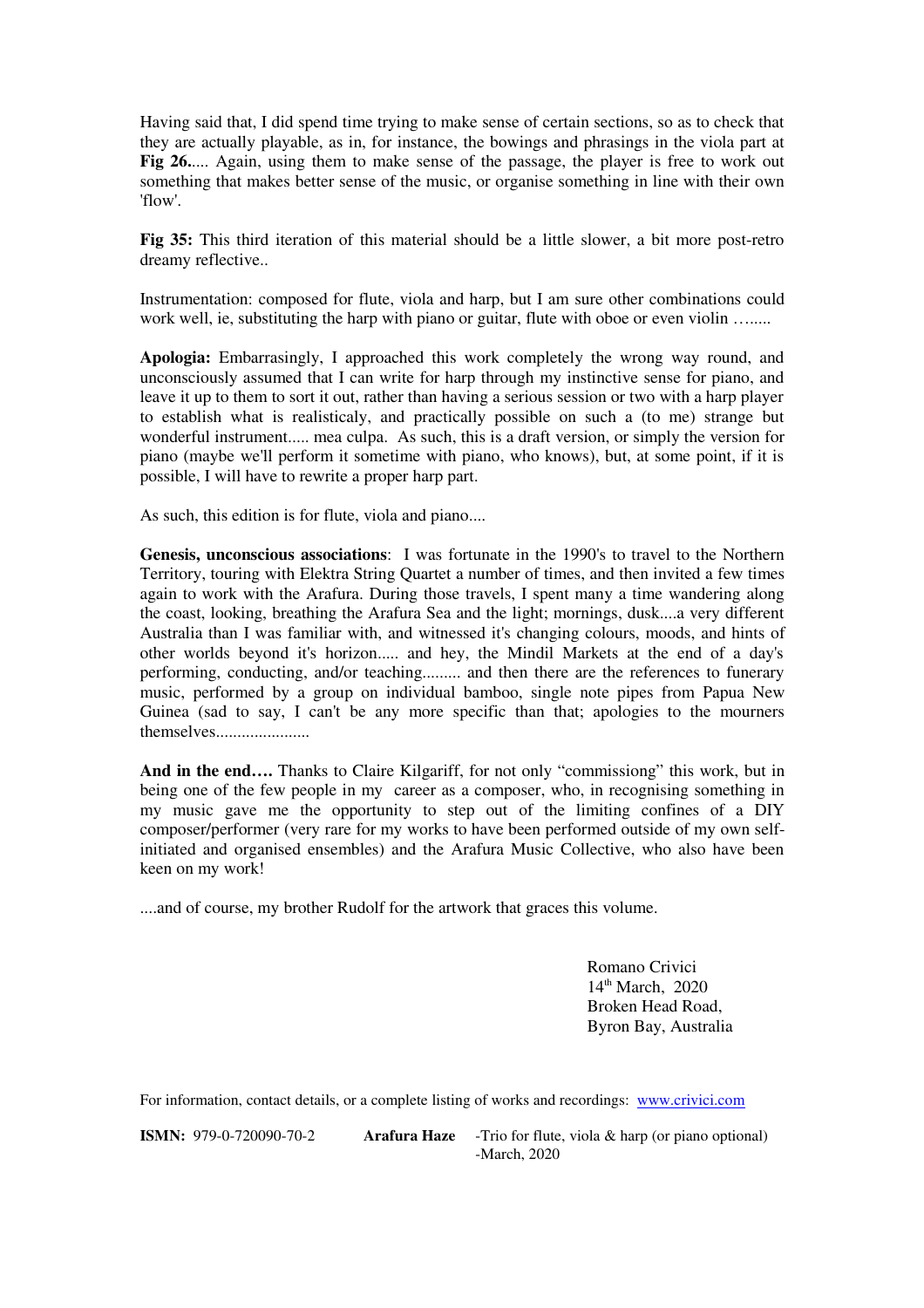### Arafura Haze

Romano Crivici -Print 29th Feb, 2020







Copyright © 2020, Romano Crivici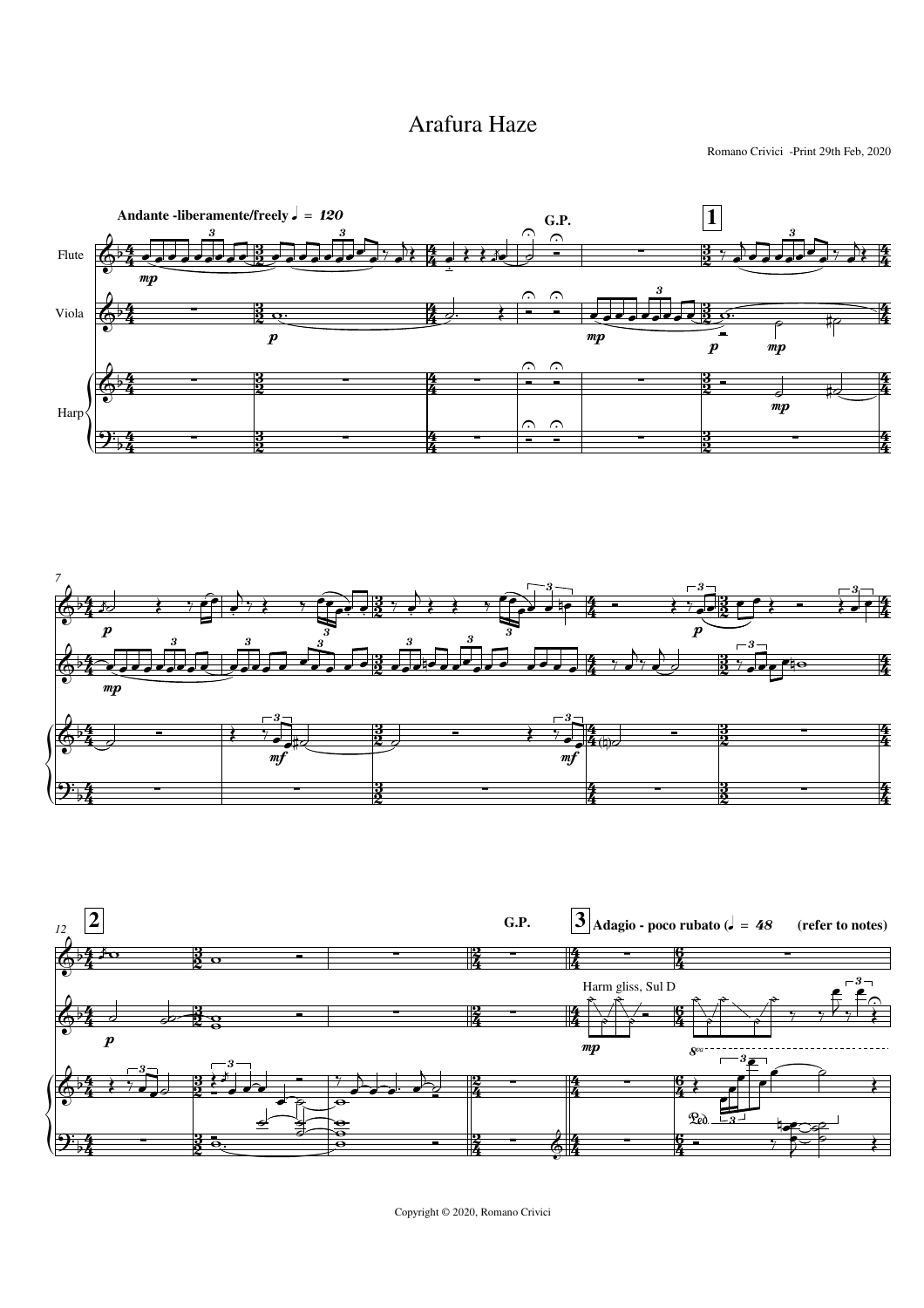



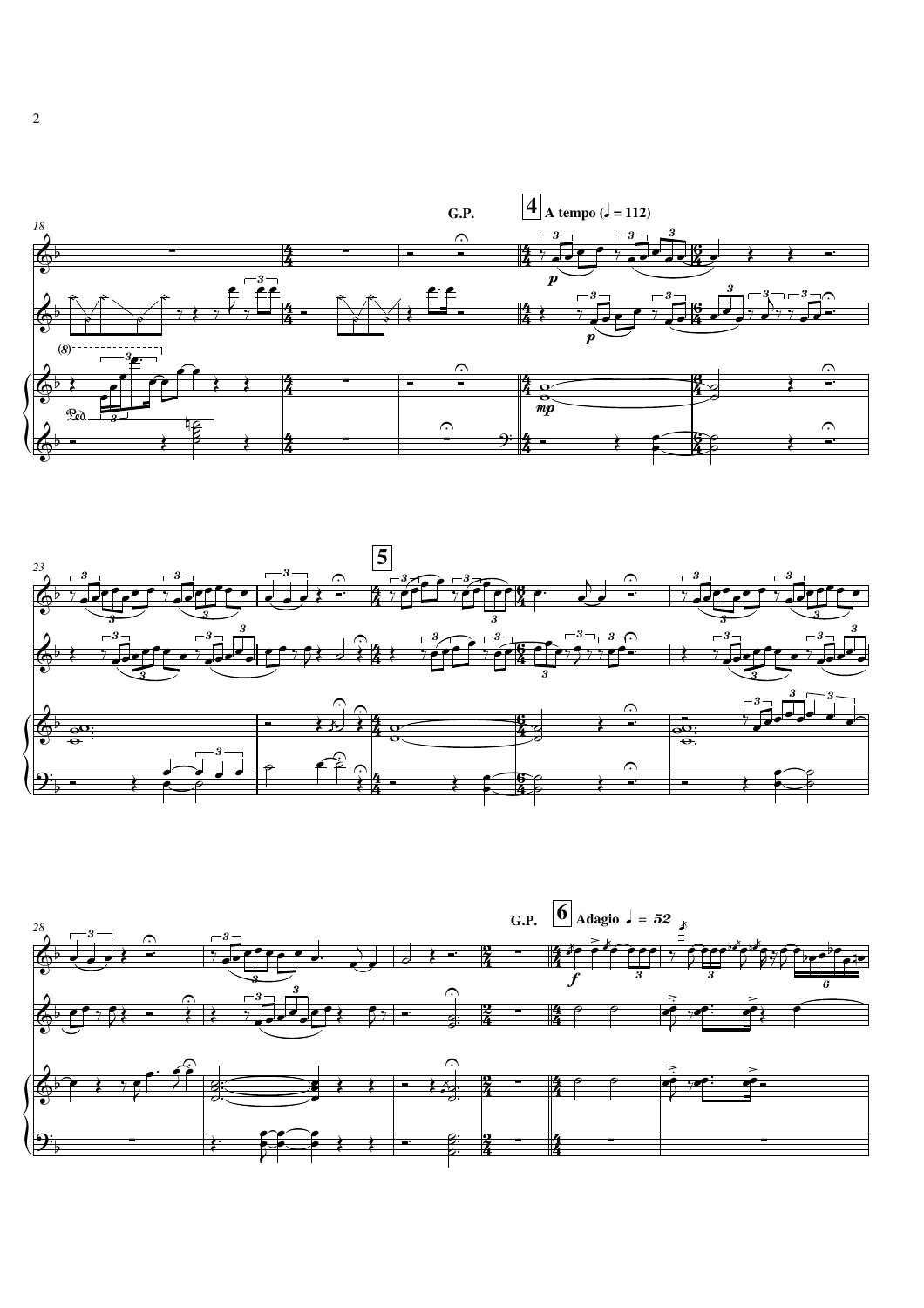



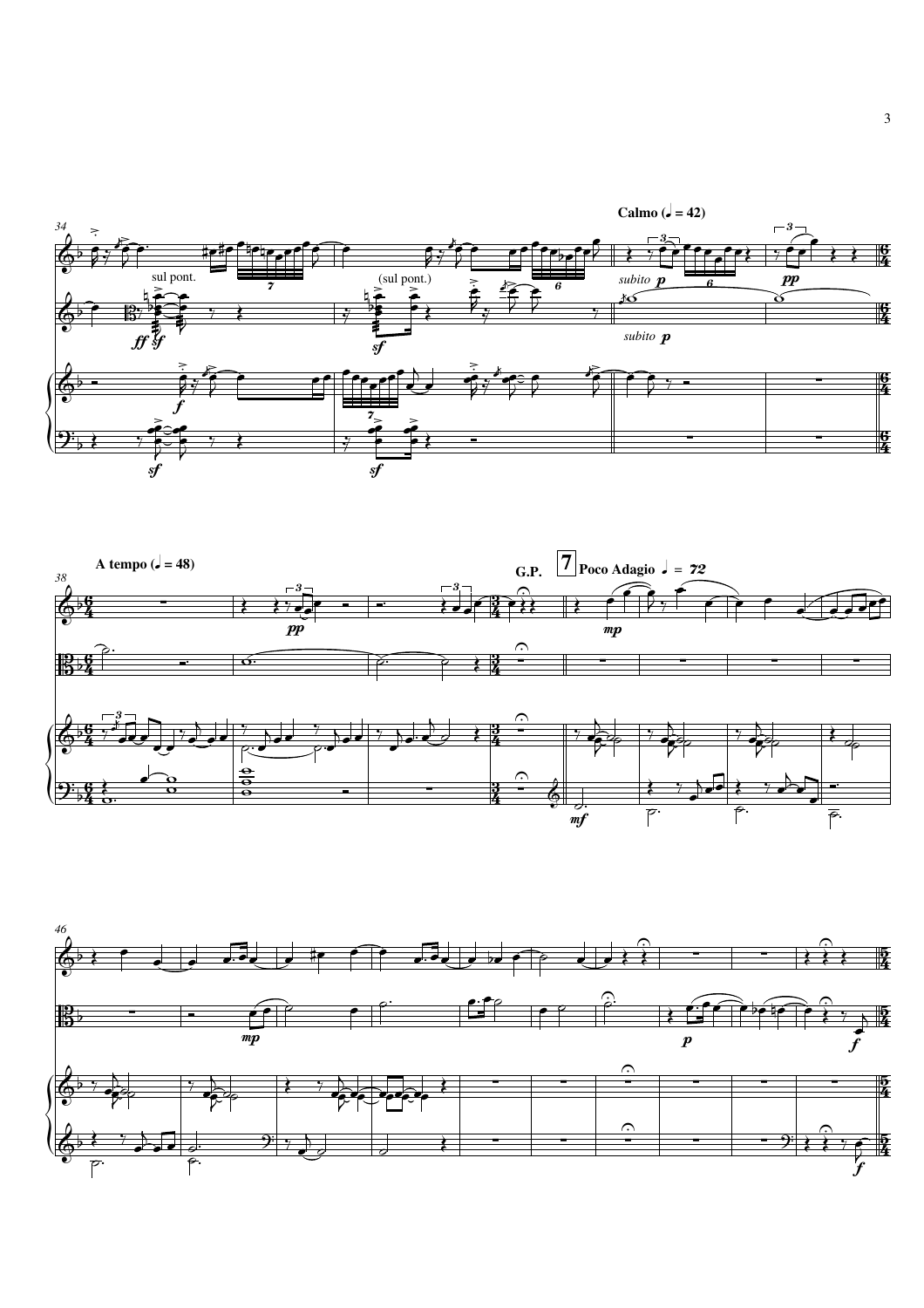



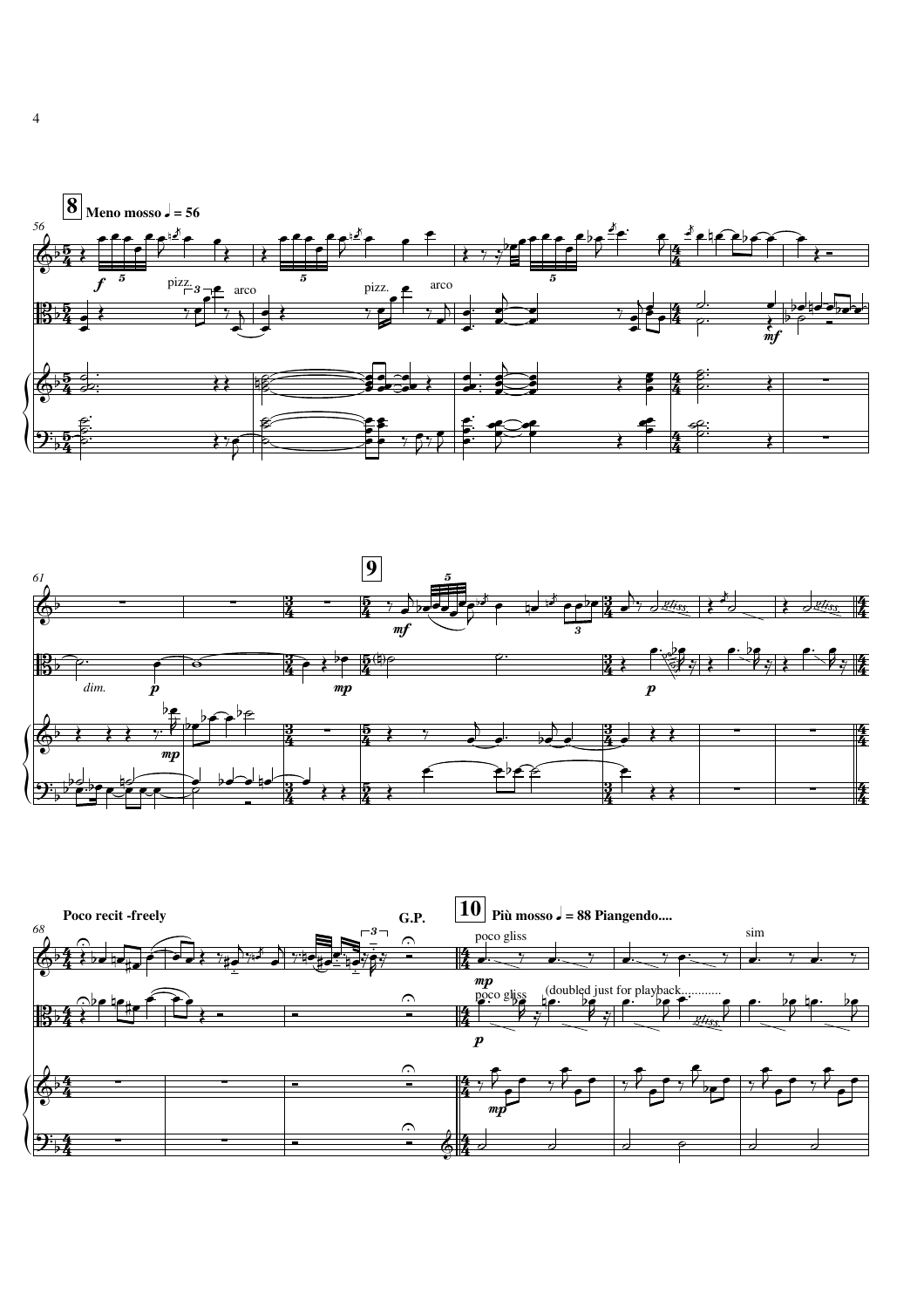



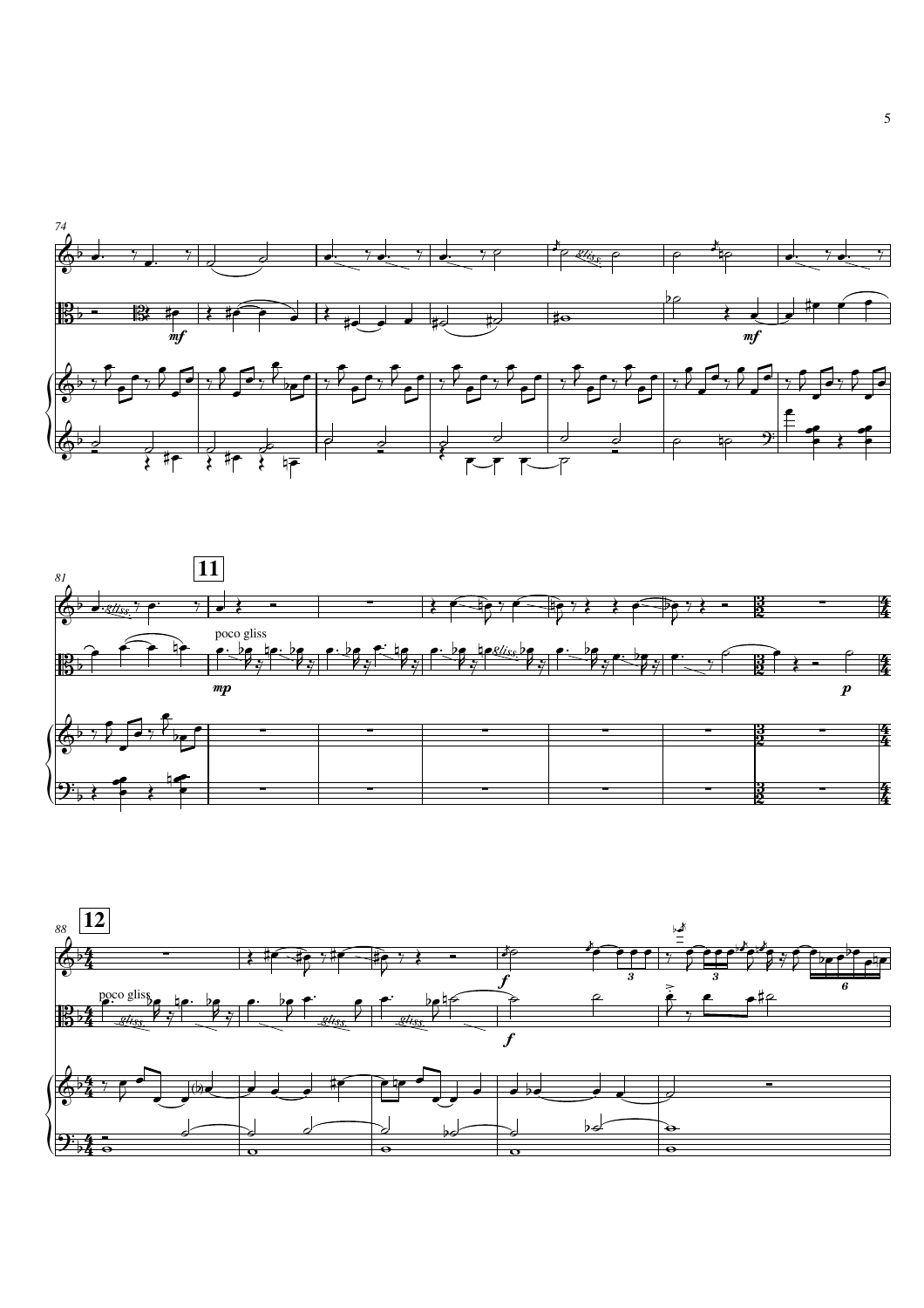



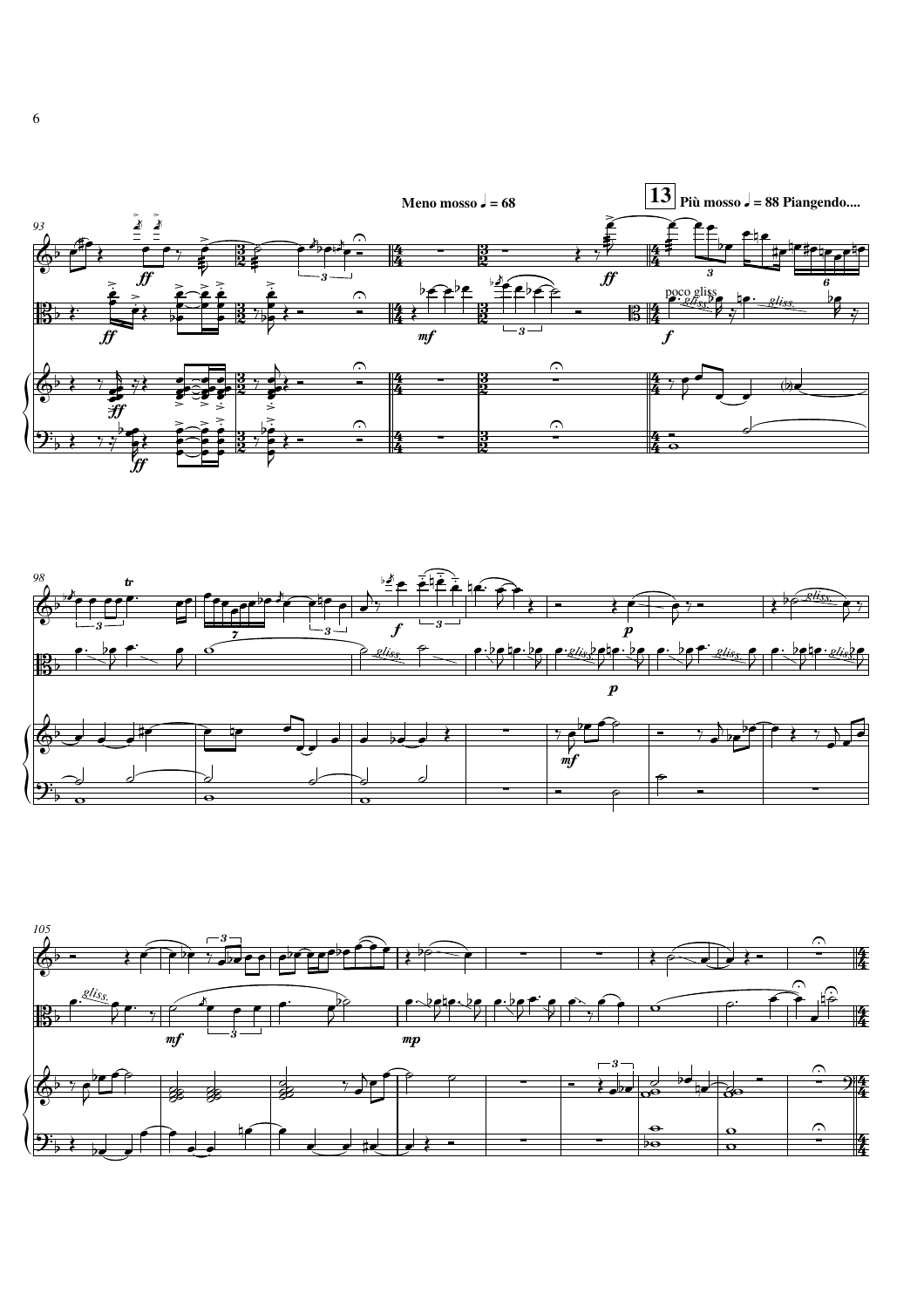



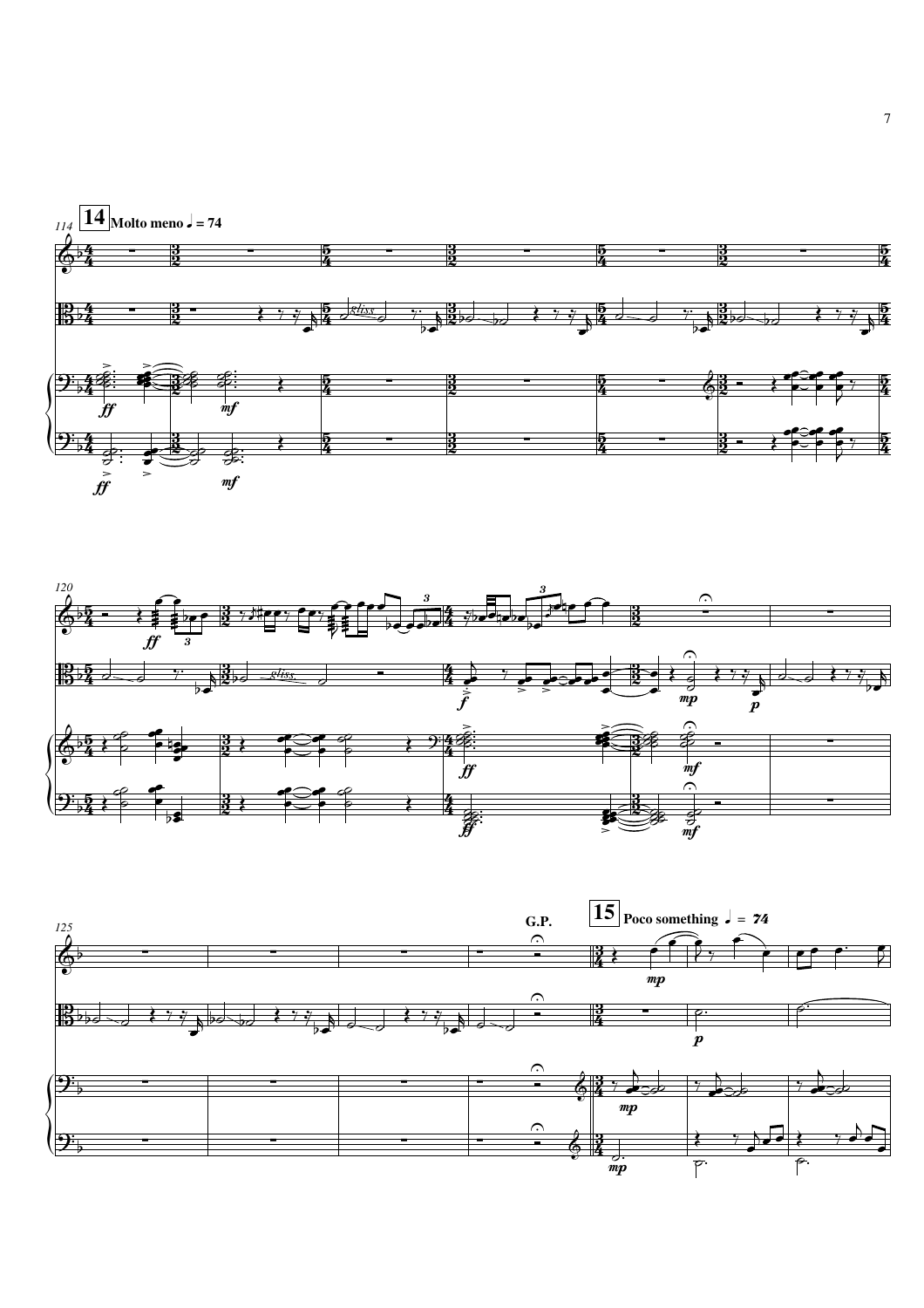



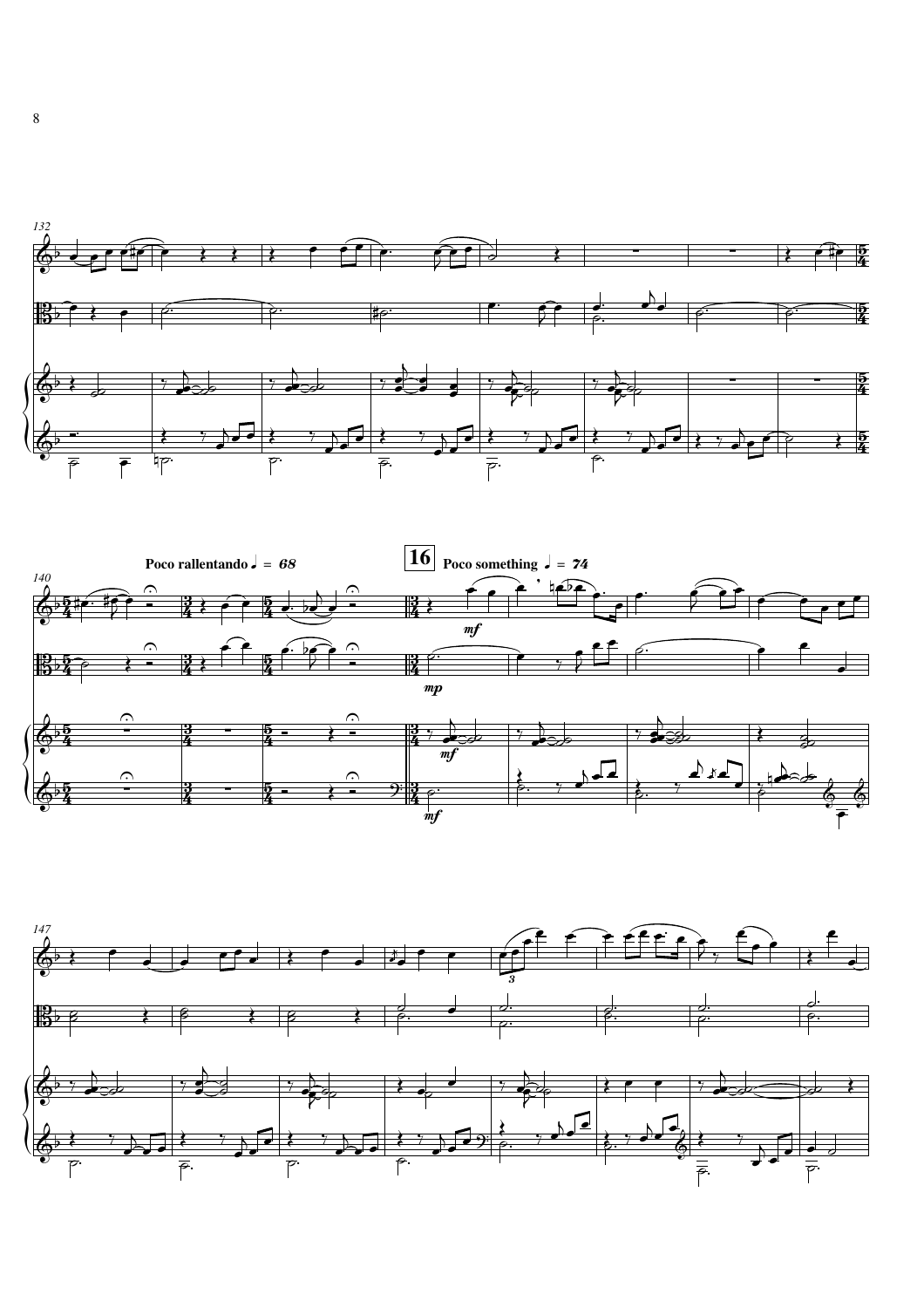



 $\overline{6}$ 6<br>4  $\overline{6}$ 6<br>4  $\overline{6}$ 6<br>4  $2\frac{6}{2}$ *167* 2  $\frac{2}{4}$ 2  $\frac{2}{4}$ 2 ž 2  $\frac{2}{4}$ **G.P.**  $\overline{6}$ 6<br>4  $\overline{6}$ 6<br>4  $6i$  $\overline{6}$ 6<br>4  $\frac{3}{2}$  $\frac{3}{2}$  $\frac{1}{2}$  ,  $\frac{3}{2}$  , 3  $\frac{3}{2}$ 3  $\begin{pmatrix} 0 & -1 & p \\ 0 & \frac{p}{p} & 1 & 0 \\ 0 & 0 & 0 & 0 \\ 0 & 0 & 0 & 0 \\ 0 & 0 & 0 & 0 \\ 0 & 0 & 0 & 0 \\ 0 & 0 & 0 & 0 \\ 0 & 0 & 0 & 0 \\ 0 & 0 & 0 & 0 \\ 0 & 0 & 0 & 0 \\ 0 & 0 & 0 & 0 \\ 0 & 0 & 0 & 0 \\ 0 & 0 & 0 & 0 \\ 0 & 0 & 0 & 0 \\ 0 & 0 & 0 & 0 \\ 0 & 0 & 0 & 0 & 0 \\ 0 & 0 & 0 & 0 & 0 \\ 0 &$  $\hat{\Phi}$  $\overline{\phantom{0}}$  $\overline{\phantom{a}}$  $\frac{1}{\sqrt{2}}$  $\frac{1}{\sqrt{2}}$ 3  $\frac{2}{4}$  -  $\frac{2}{4}$  -  $\frac{6}{4}$  $\sim$   $\sim$   $\sim$  $\overline{a}$  $\frac{3}{2}$ 。 3  $\overline{\phantom{a}}$ 3 3 3 3  $\frac{2}{3}$ 3  $\widehat{\mathbf{f}}$  $\frac{1}{7}$  $rac{3}{2}$ é  $\bullet$  $\rightarrow$  $\frac{1}{7}$  $\cdot$  $\frac{2}{3}$  -  $\frac{1}{3}$  -  $\frac{1}{3}$  -  $\frac{1}{3}$  -  $\frac{1}{3}$ é e  $\rightarrow$ ≹  $\bullet$  $37.67.7$   $-37.67.7$   $-12.7$   $-8.7$   $-27.6$   $-7.7$   $-14.6$ 3 3 3 3 3 3 कि ao.  $\frac{1}{2}$  $\frac{1}{2}$  $\overline{\mathbf{0}}$ .  $\boldsymbol{p}$  $\overline{\phantom{a}}$  $\overline{\phantom{a}}$  3  $\bullet$   $\leftarrow$   $\frac{1}{2}$   $\frac{1}{2}$   $\frac{1}{2}$ ₹  $\bullet$   $\epsilon$ ₹ è  $\overrightarrow{ }$  $\frac{1}{2}$  $\overline{a}$  $\bullet$  $\frac{1}{2}$  $\bullet$  $\frac{1}{2}$  $\vec{z}$  $8^{\circ}$   $\frac{3}{2}$  - $\overline{\mathbf{r}}$  $\theta$ <u>42</u>  $\overline{\phantom{a}}$ ♬ Ę ₹  $\frac{1}{2}$ 5 3 3  $\overline{\phantom{a}}$ e  $\frac{1}{2}$ e  $\frac{3}{2}$  -  $\frac{2}{3}$  g  $\frac{1}{2}$ ļ,  $\ddot{\cdot}$  $\frac{1}{2}$  $\epsilon$  $\bullet$   $\leftarrow$   $\leftarrow$   $\leftarrow$   $\leftarrow$   $\leftarrow$   $\leftarrow$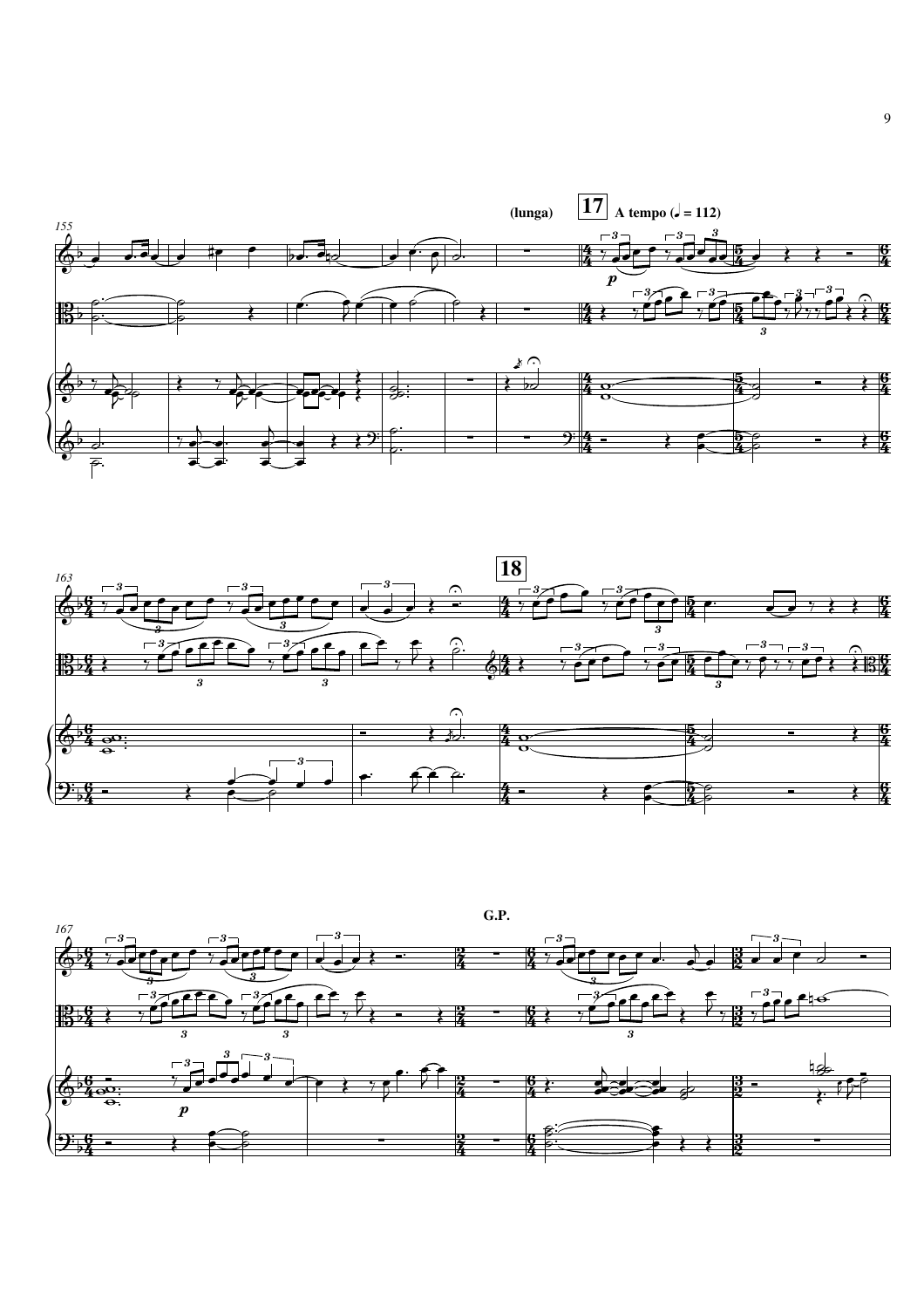



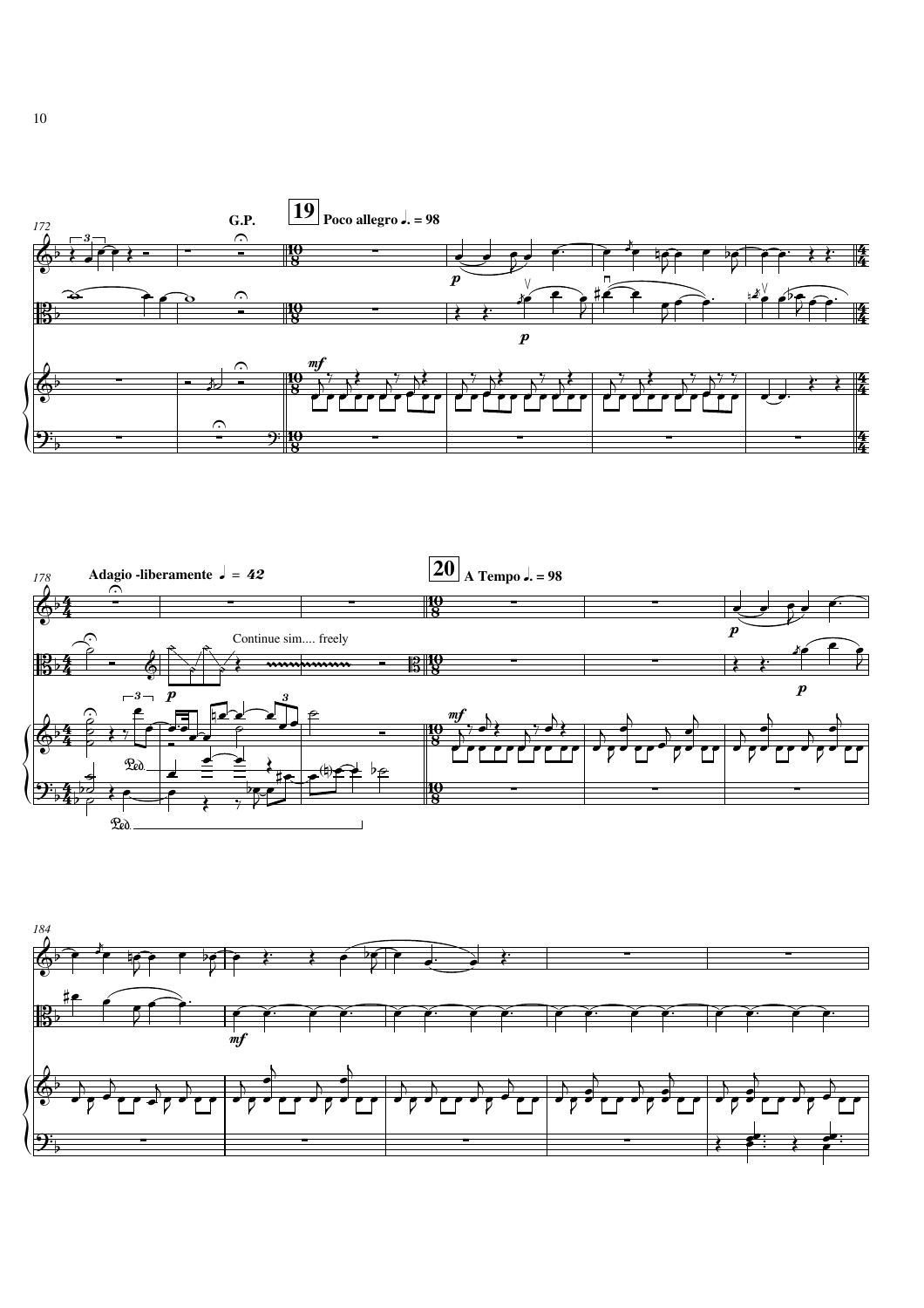



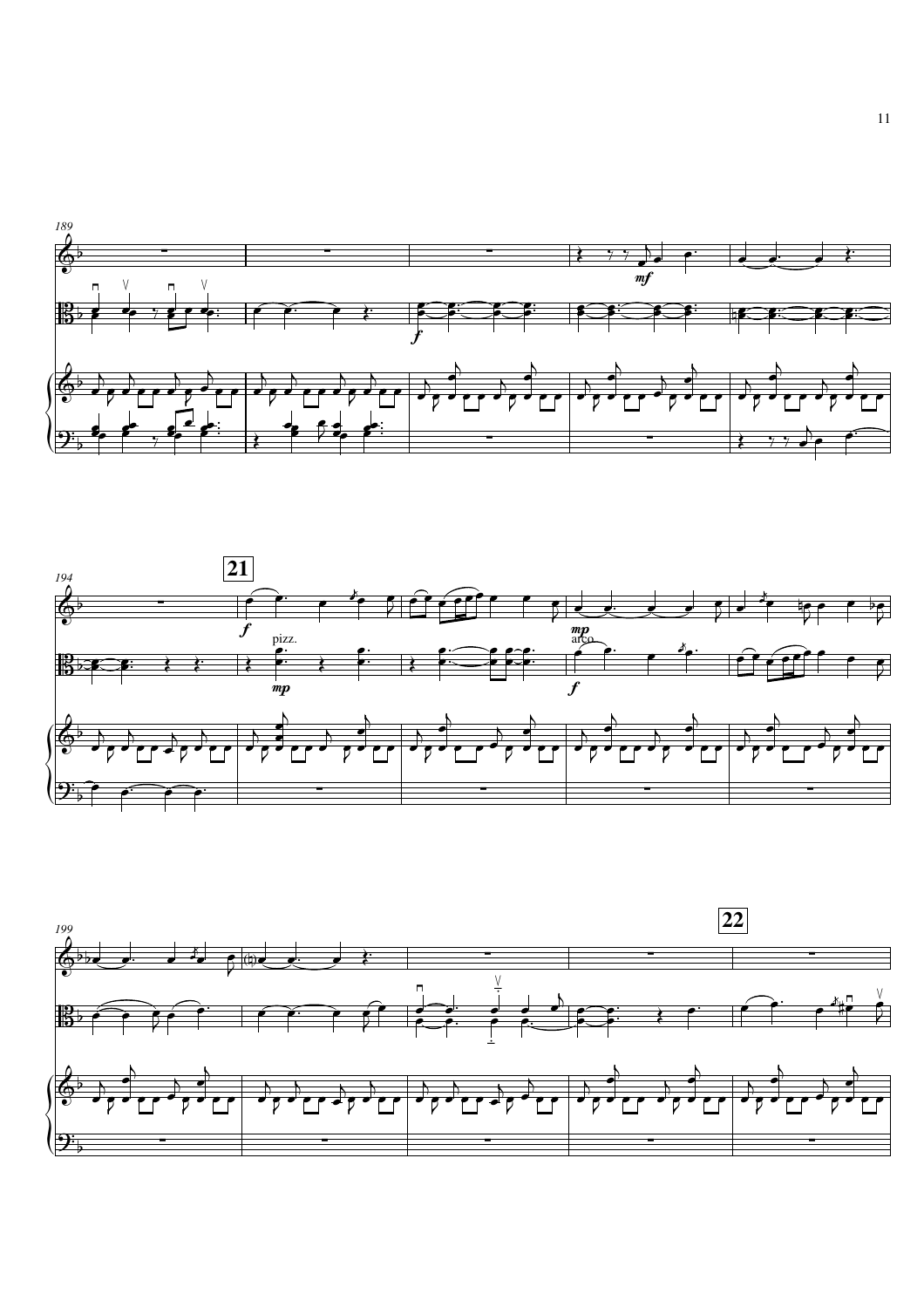



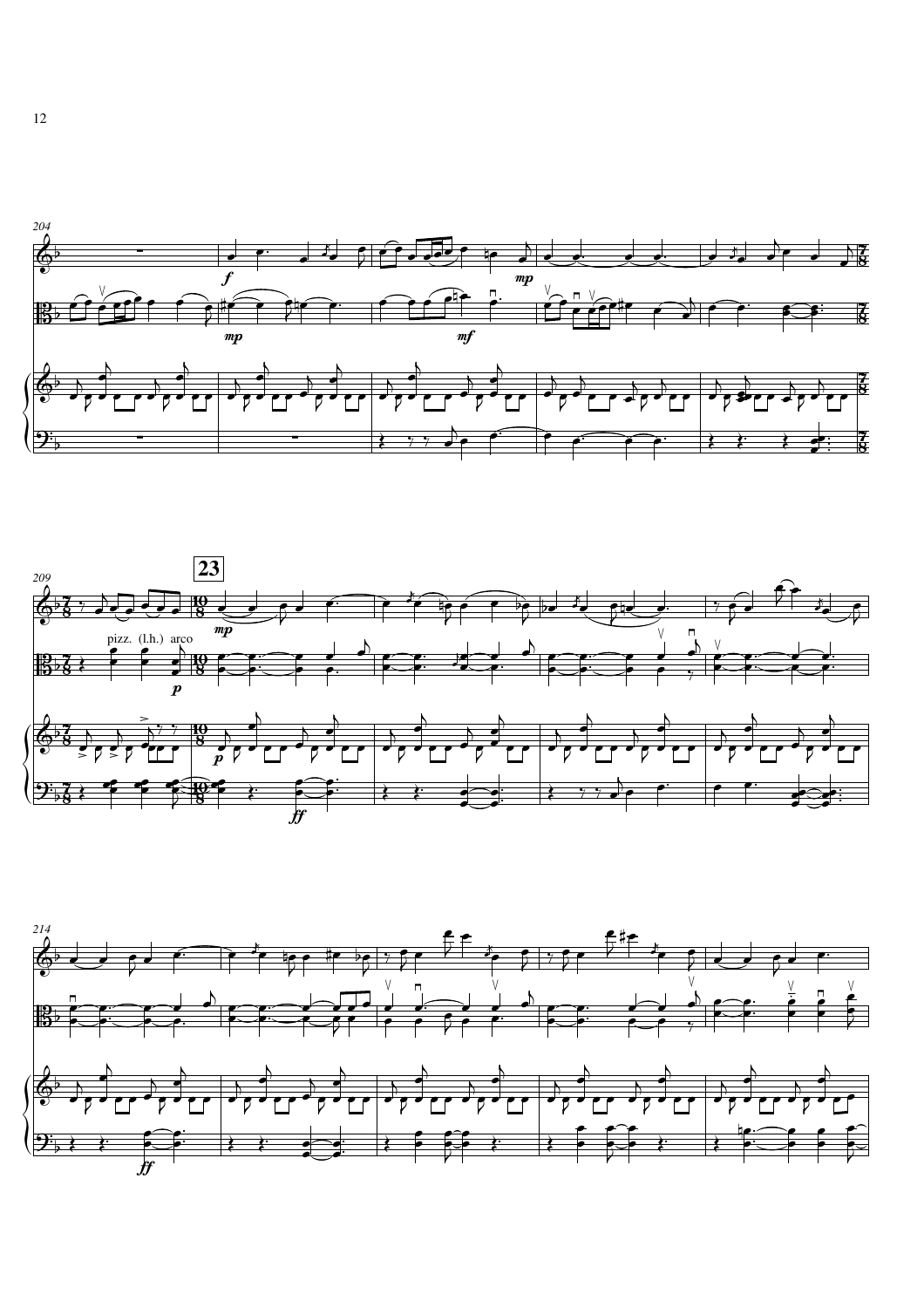



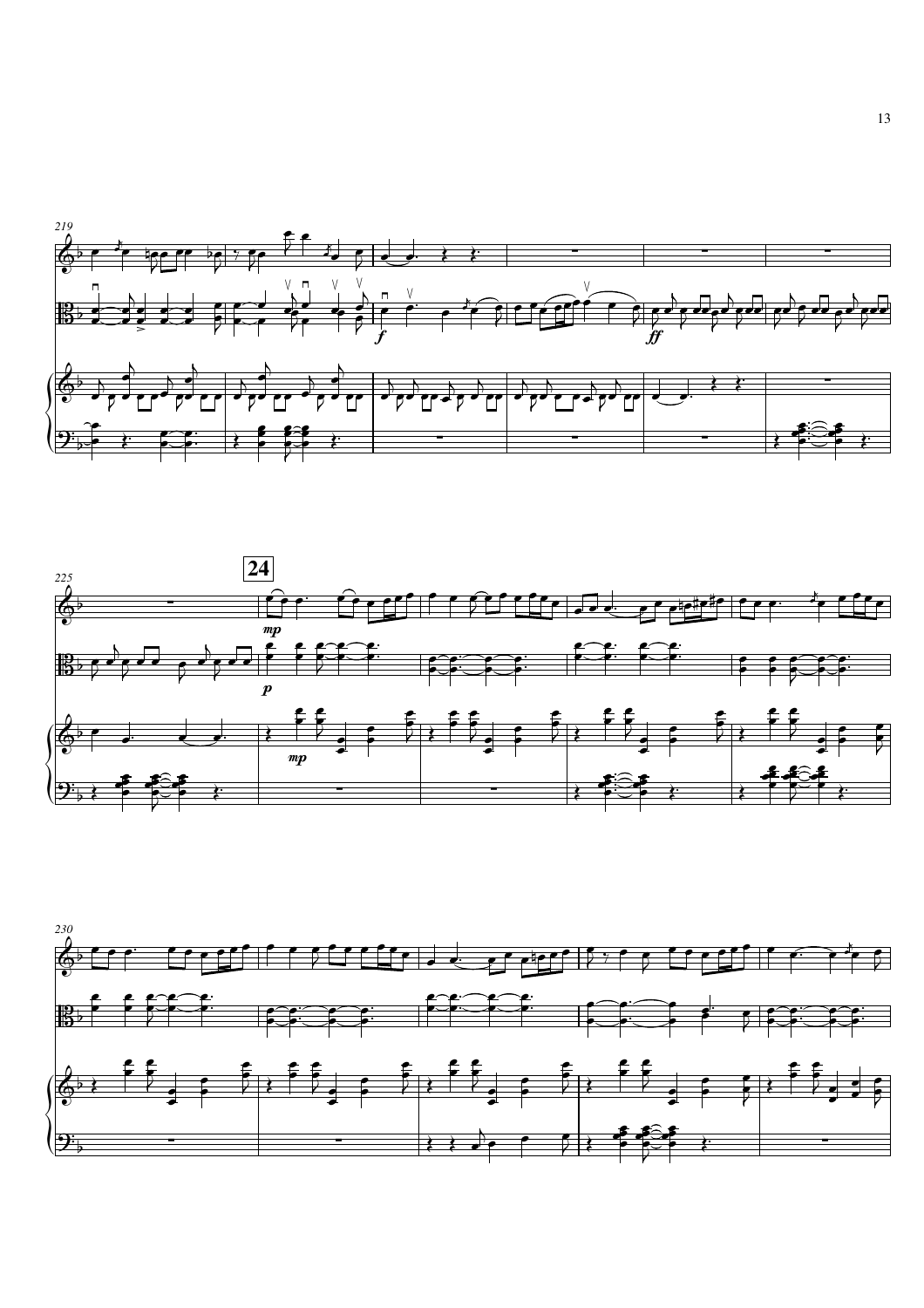



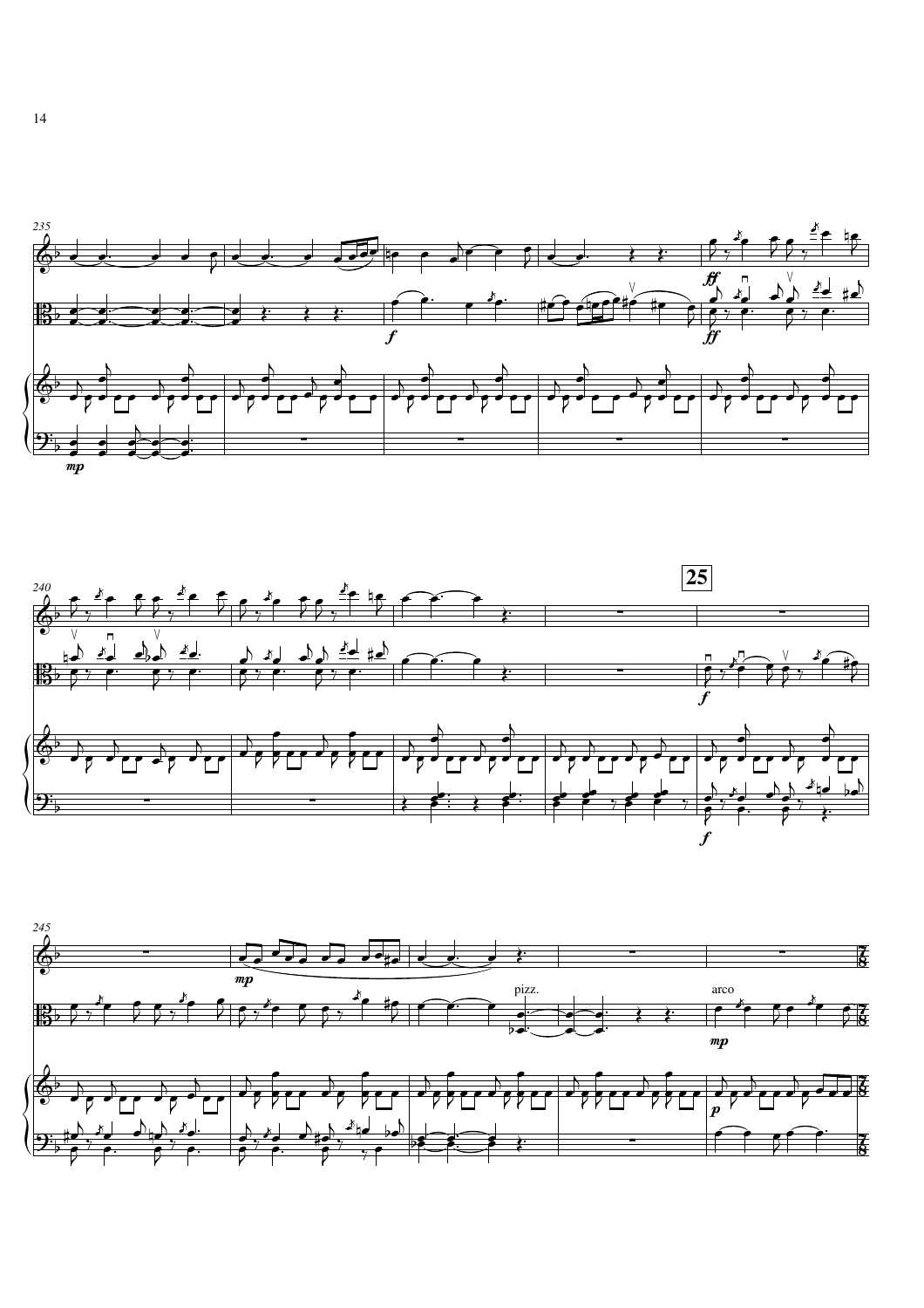



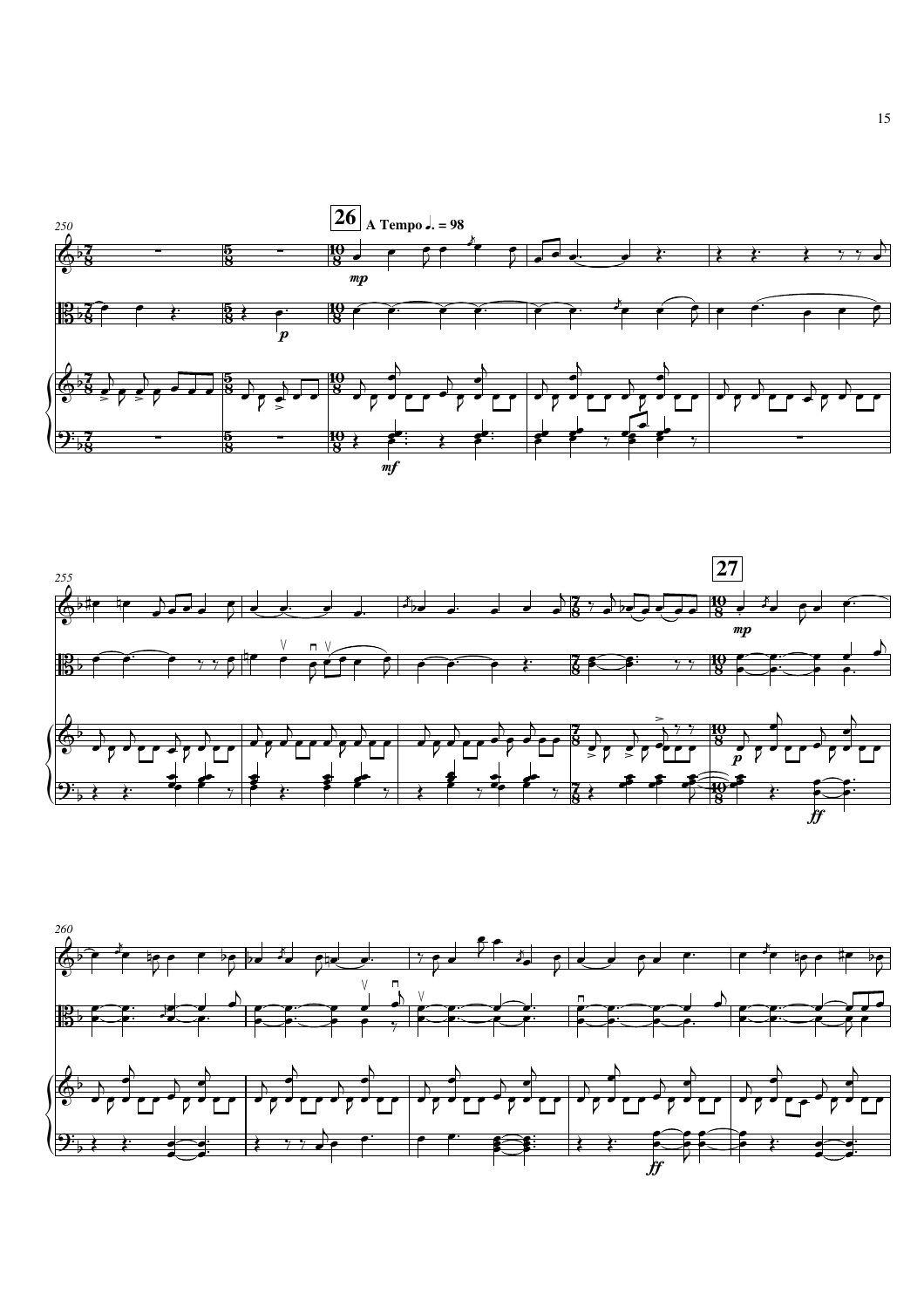



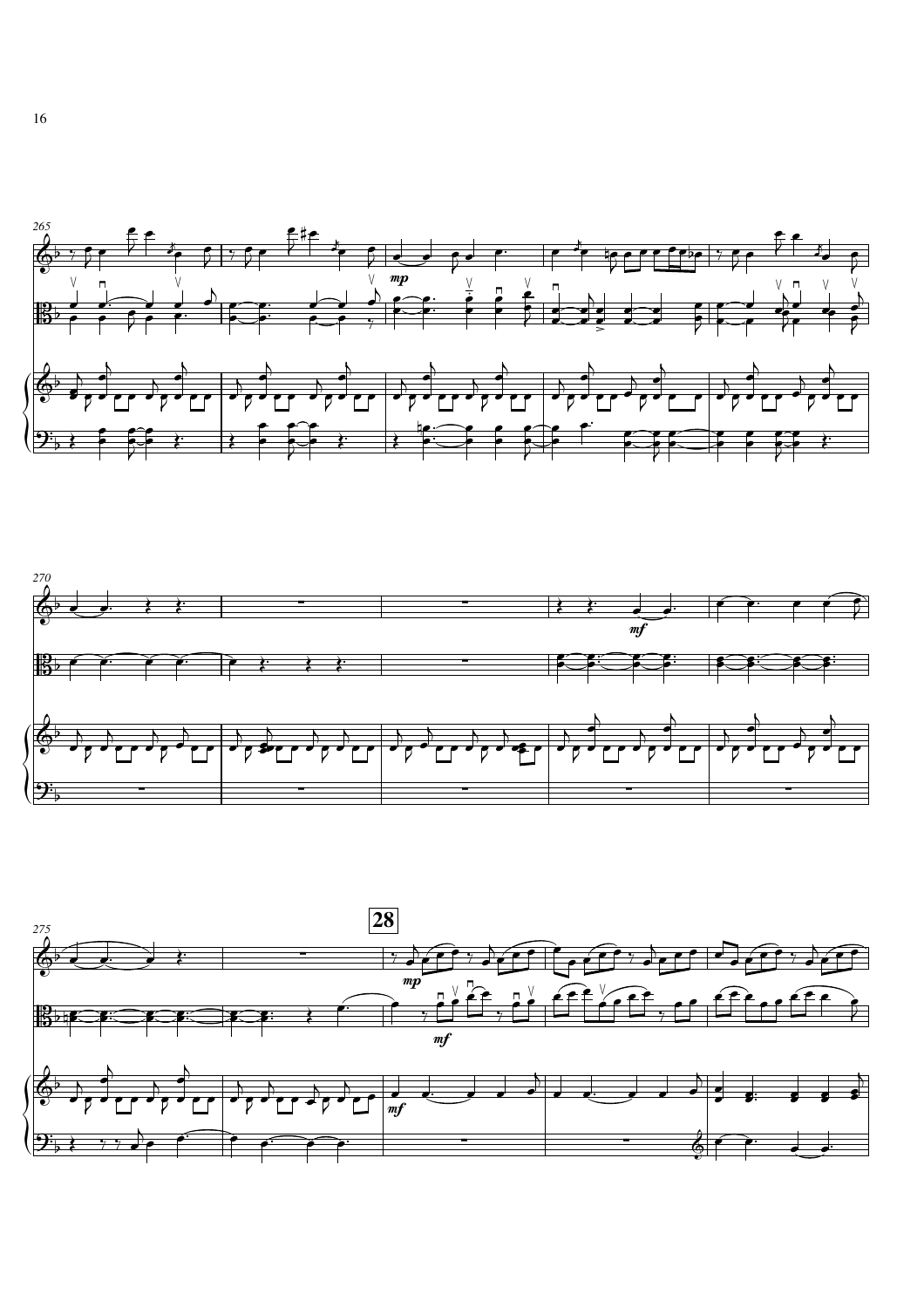



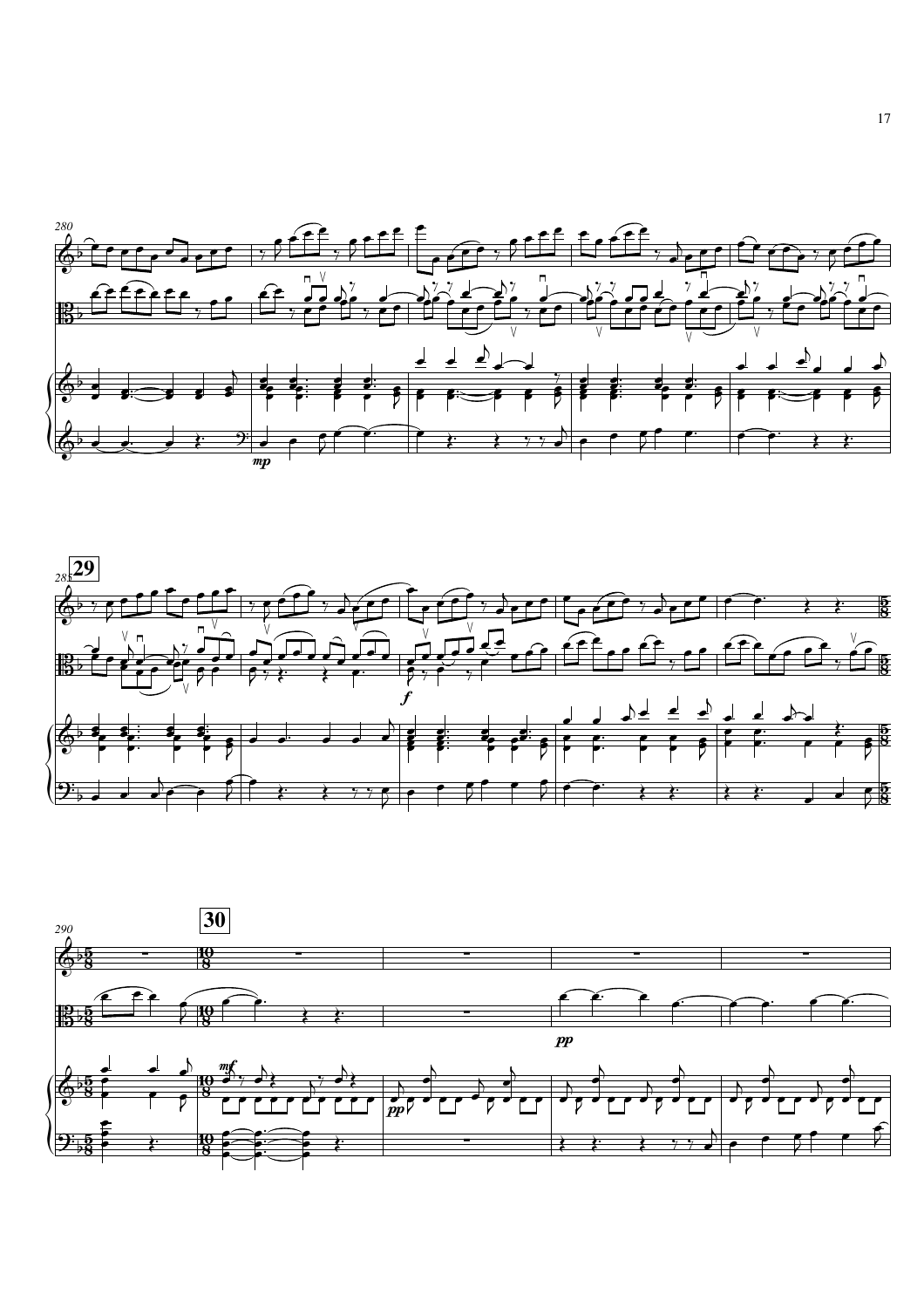



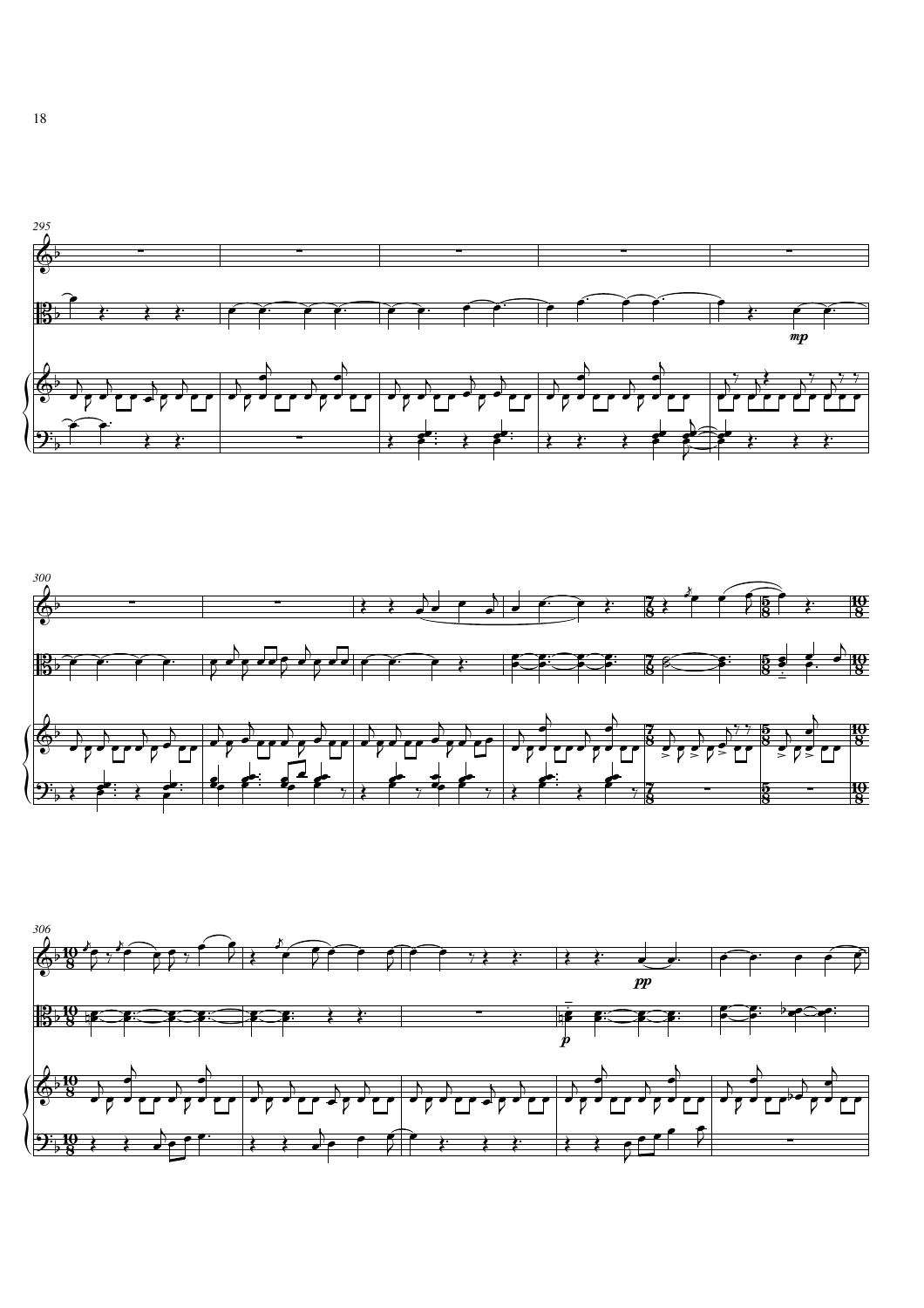



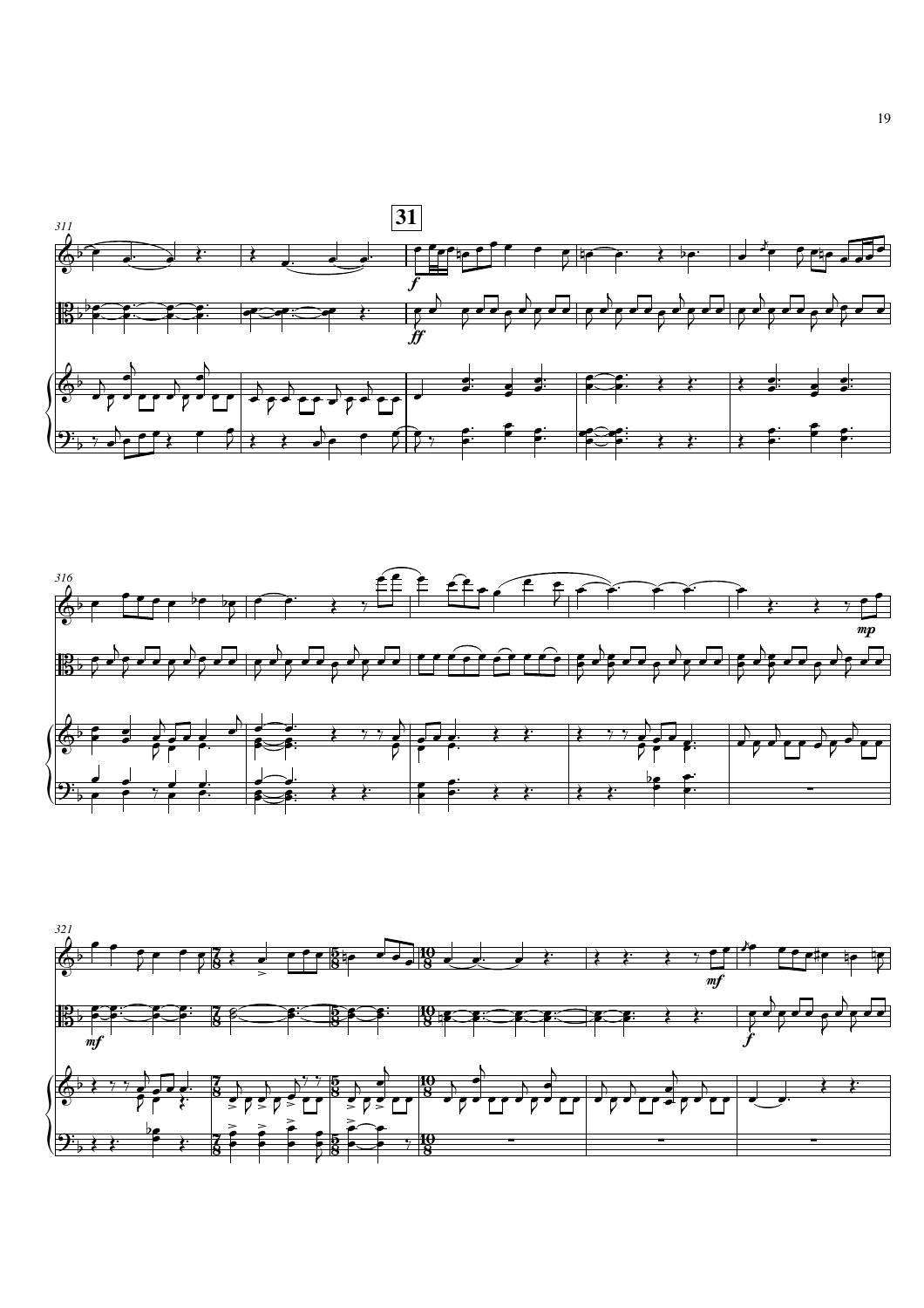



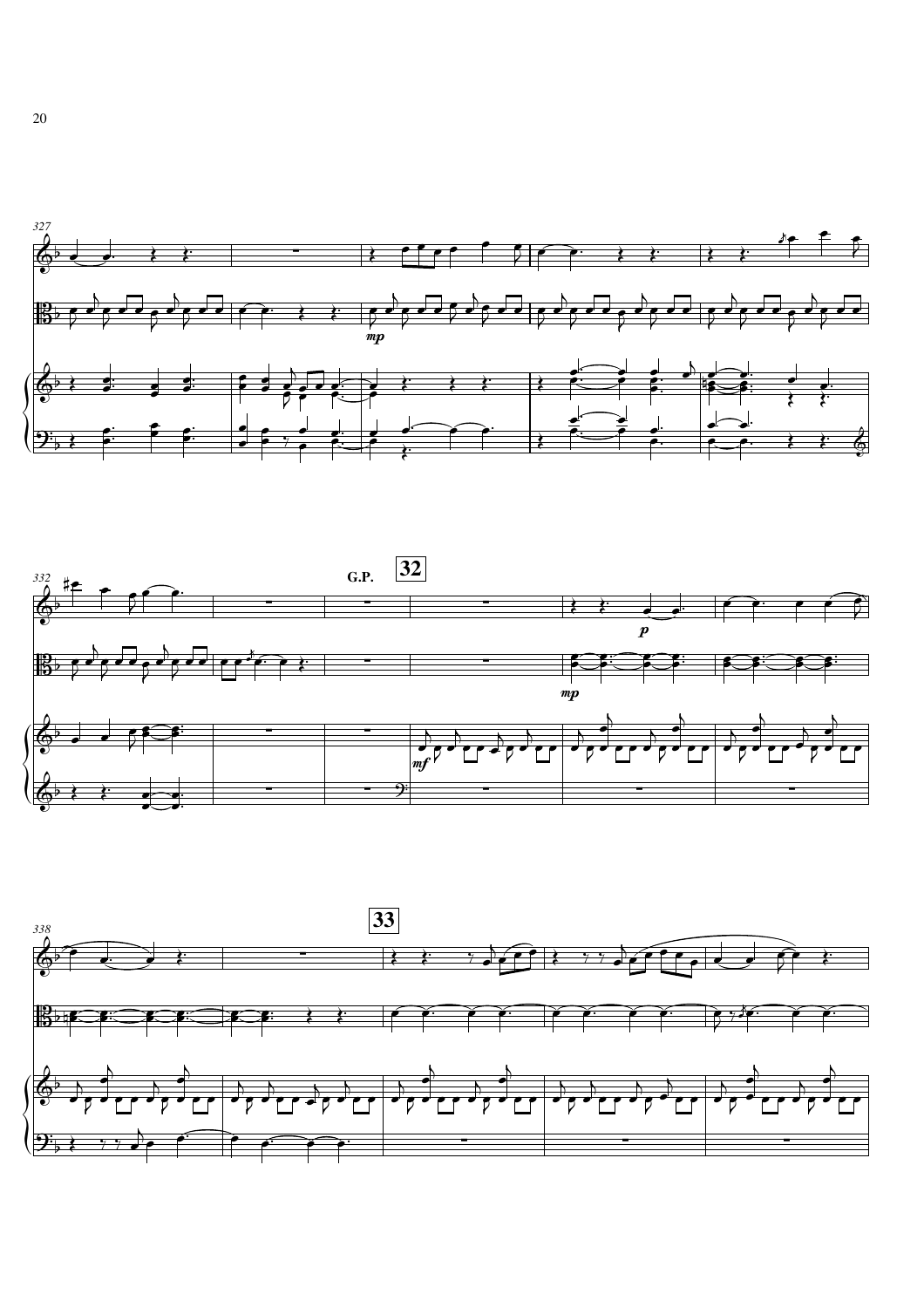



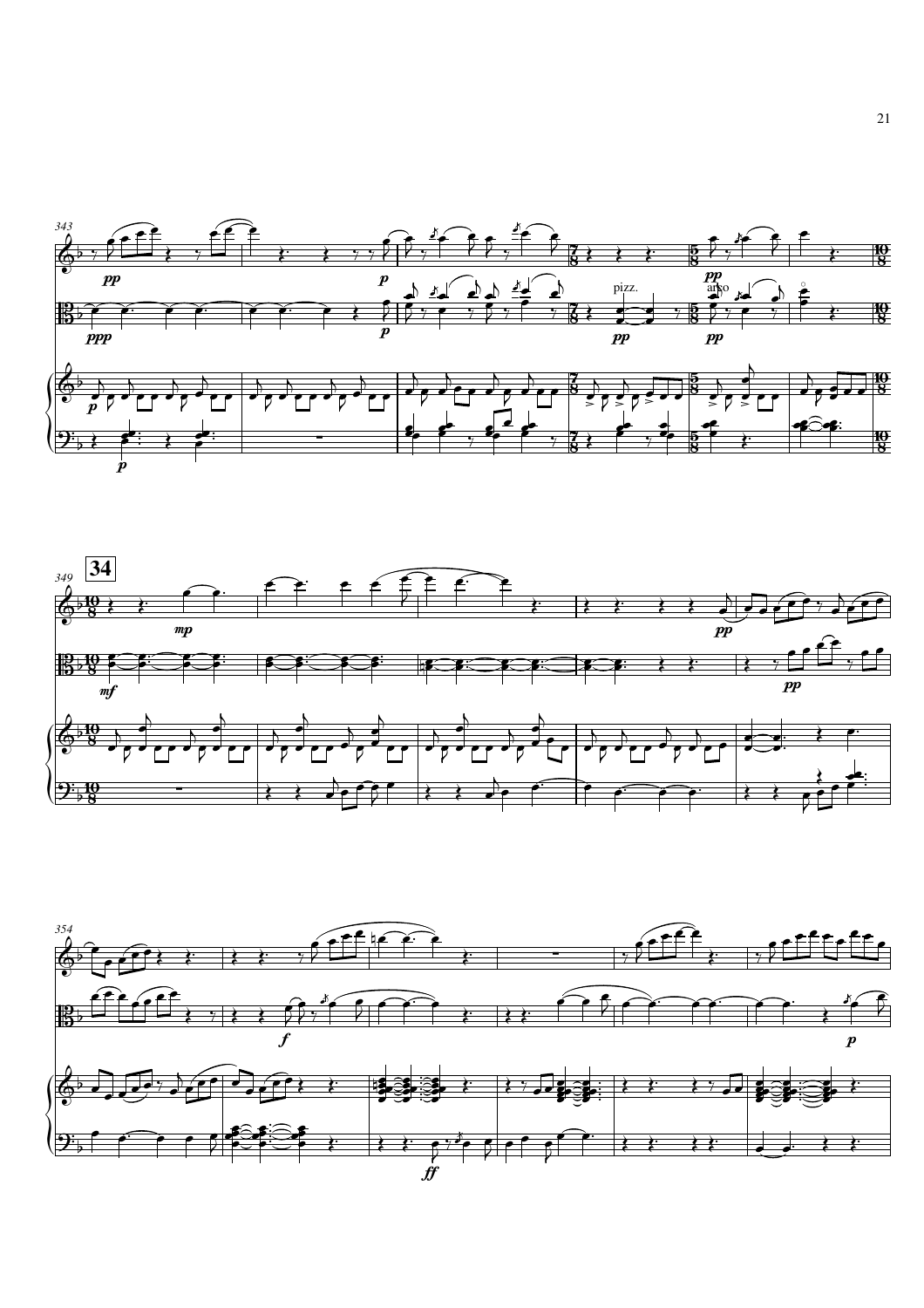